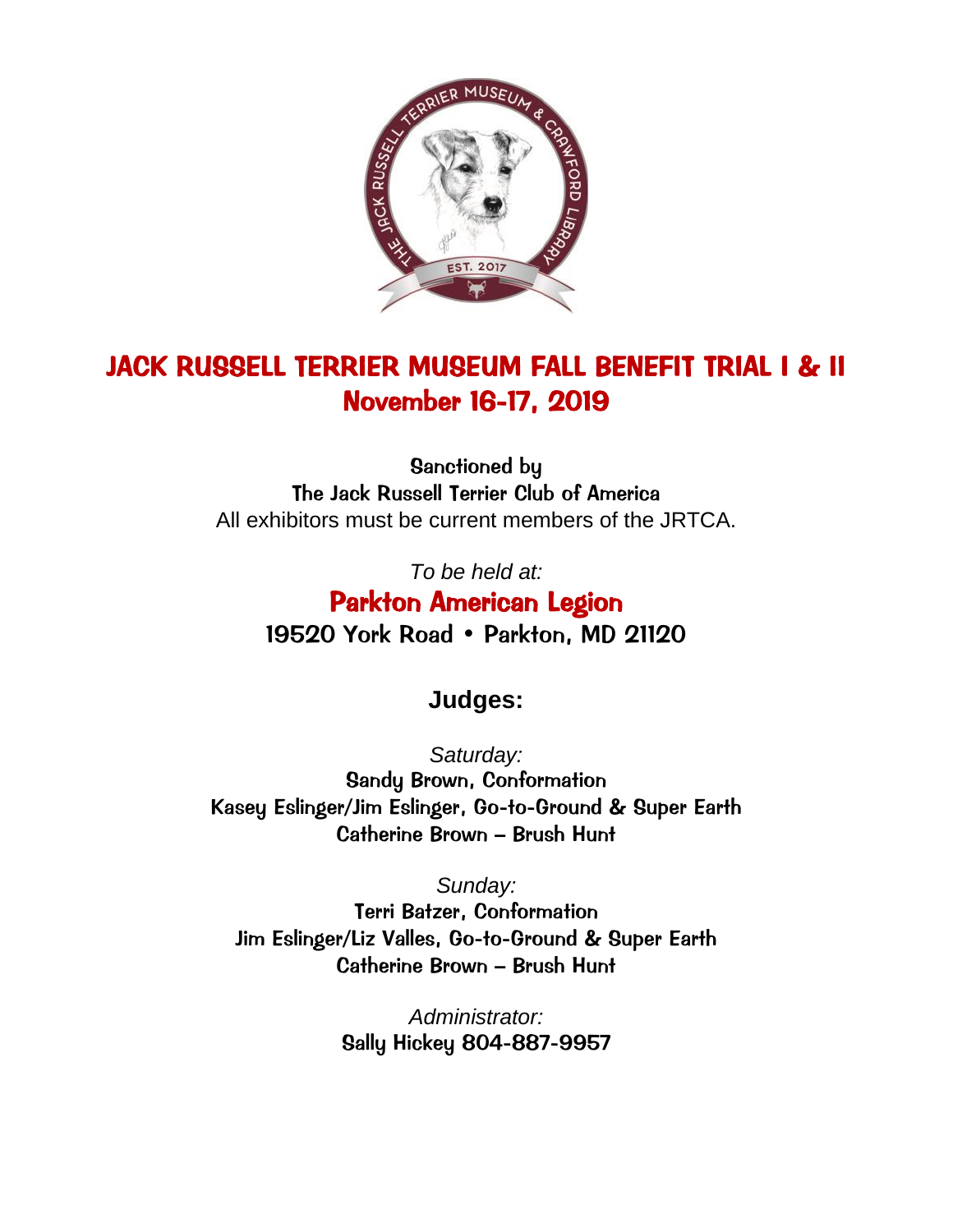## SPECIAL NOTE

This is a very small site – there is no vehicle parking directly around the conformation pavilion, but spots are available for your tents, crates, etc and you can pull in to unload and park very close.

## Agenda

## **Saturday, Nov 16**

| 8:30 AM            | <b>Entry Booth Opens</b>                    |
|--------------------|---------------------------------------------|
| 9:00 AM            | Conformation – Child/Youth, Puppy Division  |
| 9:00 AM - 11:00 AM | Novice GTG Training                         |
| 9:00 AM - 11:30 AM | GTG & SE Divisions                          |
| $11:30 - 12:30$ PM | Lunch Break - Museum Development Discussion |
| 12:30 PM           | Conformation (Continued)                    |
| 12:30 - 3:00 PM    | GTG & SE Divisions (Continued)              |
| $12:30 - 3:30$ PM  | <b>Brush Hunt</b>                           |
| $12:30 - 3:30$ PM  | Lure Coursing                               |
| 4:00 PM*           | Ribbons/Awards                              |
| 4:30 PM*           | Raffle                                      |
| $5:45 - 7:15$ PM*  | Museum Open House - Wine & Cheese           |
| 7:30               | Gather at Casa Mia's Restaurant for dinner  |
|                    | (advance sign up-the BEST CRAB CAKES!)      |

#### **Sunday, Nov 17**

| 8:45 AM                                 | Prayer Service - Nita May                  |
|-----------------------------------------|--------------------------------------------|
| 9:00 AM                                 | <b>Entry Booth Opens</b>                   |
| 9:30 AM                                 | Conformation - Child/Youth, Puppy Division |
| 9:30 AM - 12:00 noon GTG & SE Divisions |                                            |
| $12:00 - 12:30$                         | <b>Lunch Break</b>                         |
| 12:30 PM                                | <b>Conformation (Continued)</b>            |
| 12:30 - 3:00 PM                         | GTG & SE Divisions (Continued)             |
| $12:30 - 3:00$ PM                       | <b>Brush Hunt</b>                          |
| $12:30 - 3:30$ PM                       | Lure Coursing                              |
| 4:00 PM*                                | Ribbons/Awards                             |
|                                         |                                            |

*\*Times approximate - listen for announcements during the trial!*

A light lunch will be available. Complimentary coffee & donuts for breakfast. There will be no food vendor on site.

There are two good restaurants and a great deli within 10 minutes of the trial site:

Stonebridge Grille – about 2 or 3 miles north on the left (good food & prices!) Casa Mia's – about 2 or 3 miles south on the left (BEST crab cakes – reservations recommended!) Filler'Up – about 2 miles on the right – great carry-out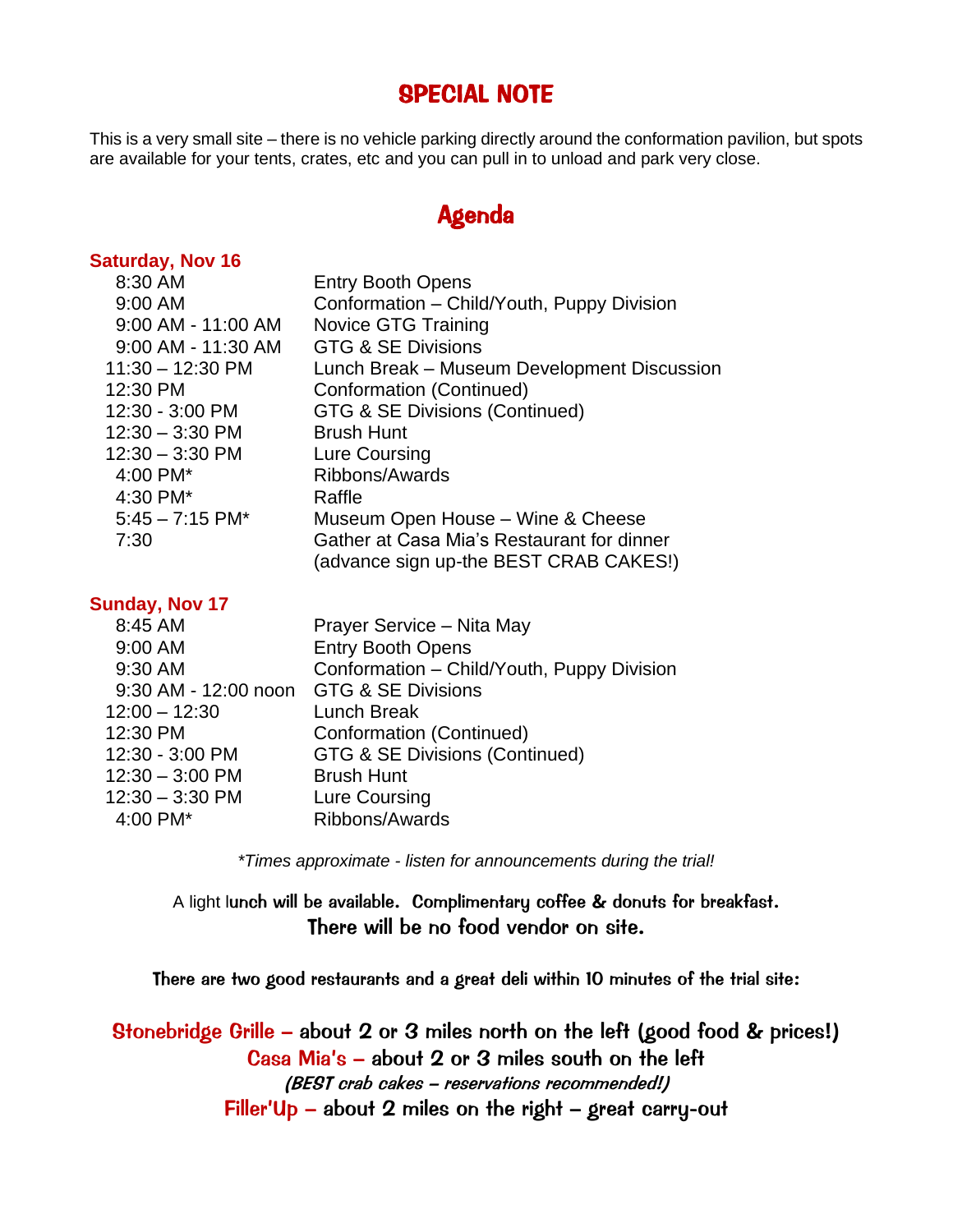

# SATURDAY - MEET US AT THE MUSEUM!

**AFTER THE TRIAL - Saturday, November 17 5:45 PM – 7:15 PM**

Preview the Jack Russell Terrier Museum, Visit the JRTCA Office **Wine & Cheese Cocktail Hour**

**16925 York Road, Monkton, MD 21111 - just 15 minutes south of the Trial Site. (Entrance on side of building.)**

# After the Museum Cocktail Party join us for dinner at Casa Mia's – less than 5 minutes from the Museum, best crab cakes in town (please sign up in advance)

## **Suggested Places to Stay** - **Make Reservations Early!!**

**RED ROOF** 111 West Timonium Rd. • Timonium, MD 21093 • 800-874-9000 Approximately 20-25 minutes south of trial site

### **HAMPTON INN**

100 Far Hills Drive • Shrewsbury, PA 17361 • 717-235-9898 Just off I-83 about 10 minutes north of the trial site. Nice hotel, no dogs allowed in room.

*There are many hotels in Hunt Valley, MD – about 20-25 minutes south of the trial site, and in York, PA – about 25 minutes north of the site. No rooms have been blocked.*

#### **RV CAMPING**

\$20/night – rough camping, hard surface **SPACE FOR RVs IS VERY LIMITED SO PLEASE CONTACT US IN ADVANCE FOR RESERVATION.**

## DIRECTIONS

**Just Off I-83 exit 33 – if coming south (from York PA), turn right off ramp; coming north (from Baltimore), turn left off ramp. American Legion is about ¼ mile on the left.**

**.**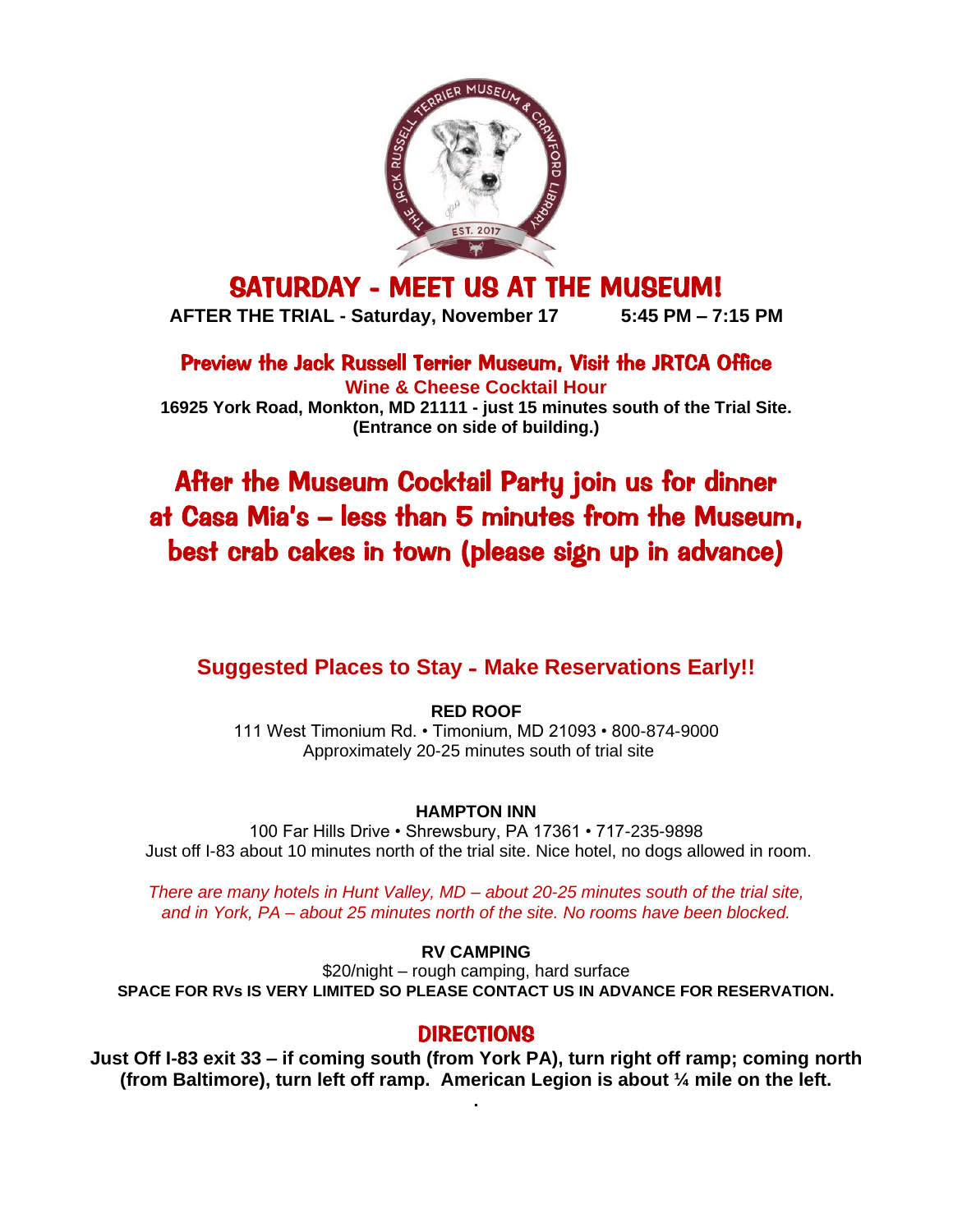## RAFFLE

Look for a great raffle and please bring a donation! Raffle will be held on Saturday, at the end of the day's events. All donations are appreciated, and we extend a sincere thanks to all who make this so much fun for all!

**PLEASE BRING A RAFFLE PRIZE**! (2 free tickets for each prize)

## **SPONSORSHIPS**

Please sponsor a class…. The sponsorship form can be found on at the end of this packet. Sponsorships greatly help to support the trial so that we can make ends meet and will be sincerely appreciated!

The Museum operates TOTALLY on donations, so our fundraisers and general donations are really needed to keep us moving forward.

We hope many of you will come join us for this small Fall trial and come visit the Museum! It's more than a month after Nationals, all of us and our terriers will be ready for something else to do!

## **IMPORTANT NOTE:**

We are looking for people who would like to work with the Museum on various projects and committees – we'll talk about this during the lunch break on Saturday and at the Museum Open House on Saturday evening. We hope some of you will join up with our team in continuing to develop the Museum!

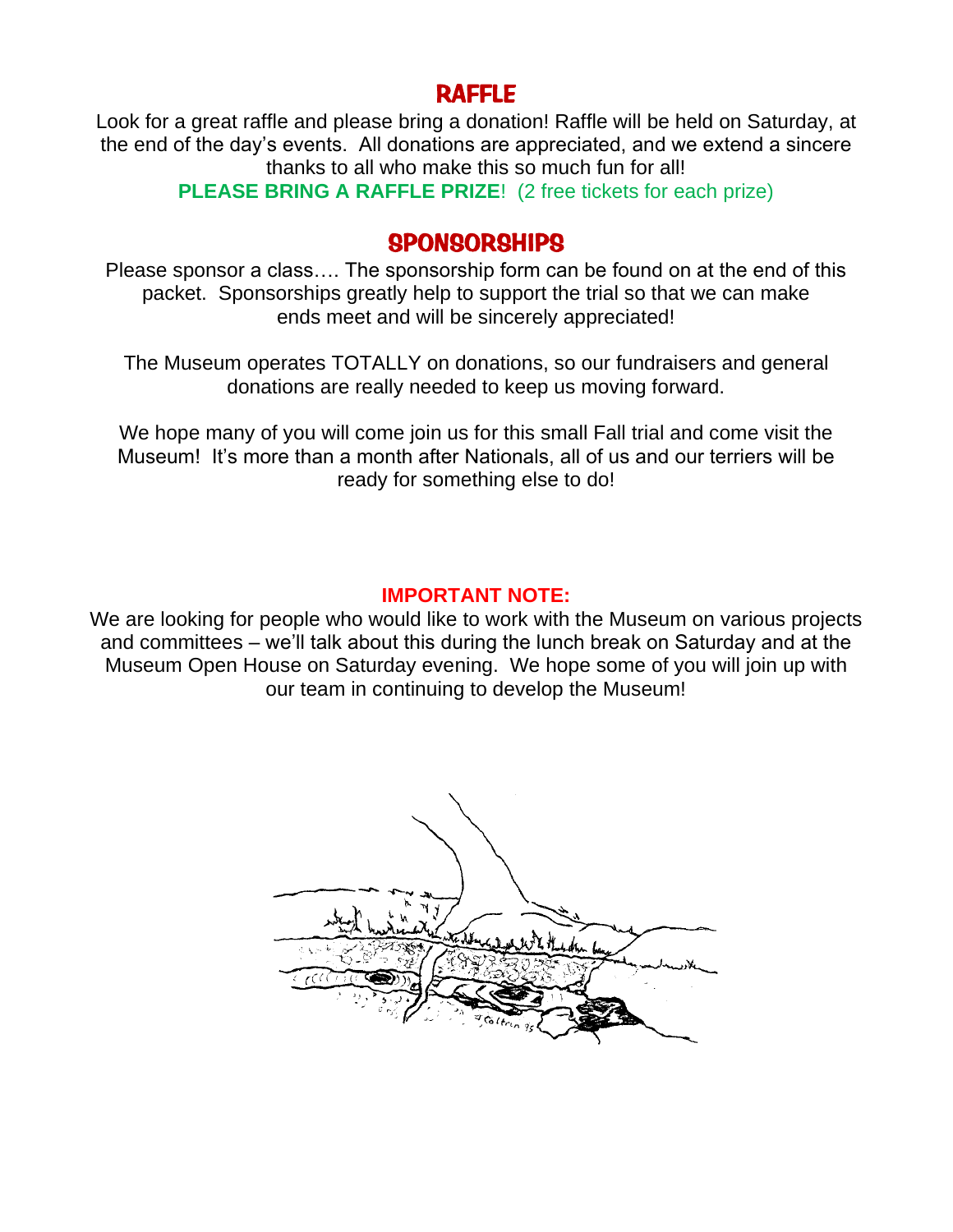# **CLASS LIST**

**DIVISION A — CONFORMATION** *(Note: Child/Youth handler classes to be held before class 1)*

#### **Section I. 6-12 Month Pups**

- Class 1: Dog pups, 6 up to 9 months
- Class 2: Dog pups, 9 up to 12 months
- Class 3: **BEST PUPPY DOG & RESERVE**. Open to 1st and 2nd place winners of classes 1 and 2; no entry fee.
- Class 4: Bitch pups, 6 up to 9 months
- Class 5: Bitch pups, 9 up to 12 months
- Class 6: **BEST PUPPY BITCH & RESERVE**. Open to 1st & 2nd place winners of classes 4 And 5; no entry fee.
- Class 7: **PUPPY CONFORMATION CHAMPION & RESERVE**. Open to Best Puppy Dog & Reserve and Best Puppy Bitch & Reserve; no entry fee.

### **Section II. 4-6 Mo. Pups**

- Class 00: Pups, 3 up to 4 months (non-sanctioned)
- Class 8: Dog pups, 4 up to 6 months
- Class 9: Bitch pups, 4 up to 6 months
- Class 10: **BEST 4-6 MONTH PUPPY & RESERVE**. Open to Best & Reserve of classes 8 and 9. No entry fee.

### **Section III. Family**

- Class 11: Stud Dog & Get. Open to sire with at least 2, but not more than 3, offspring at side. Judged on Breed Standard and consistency of type.
- Class 12: Brood Bitch & Produce. Open to dam with at least 2, but not more than 3, offspring at side. Judged on Breed Standard and consistency of type.
- Class 13: **Best Family**. Open to first & second place winners of classes 11 & 12.

**Section IV. Miscellaneous**. Open to any adult JRT including those spayed and neutered. Judged on breed standard unless otherwise noted.

- Class 14: Northern Bred. Open to any adult terrier bred north of the Mason-Dixon Line.
- Class 15: Southern Bred. Open to any adult terrier bred south of the Mason-Dixon Line.
- Class 16: BEST OF THE NORTH OR SOUTH. Open to winners of classes 14 and 15.
- Class 17: Veteran. Open to any Jack Russell Terrier six years or older. Judged on Breed Standard and condition of dog.
- Class 18: Spayed/Neutered Adult. Open to any spayed/neutered adult.
- Class 19: Veteran/Senior Working Terrier. Open to any working terrier over 6 years of age who holds a JRTCA NHC. *(non-sanctioned, may be spayed or neutered)*

**Suitability — Judge's Choice**. *The dog the judge would choose to take hunting to each of the quarry listed below.*

- Class 20: Suitability to Red Fox
- Class 21: Suitability to Groundhog
- Class 22: Suitability to Raccoon/Badger.

**Section V. JRTCA Working Terriers**. Open to any JRTCA registered terrier owned by a JRTCA member which holds a JRTCA NHC. Terriers entering this section may not cross enter in Open; no cross-entering is permitted within the Working section.

- Class 23: Bred by Exhibitor Working Terrier Dog, 1 year & over
- Class 24: Working Terrier Dog, 1 year & over, 10 up to 12½"
- Class 25: Working Terrier Dog, 1 year & over, over 12½" up to 15"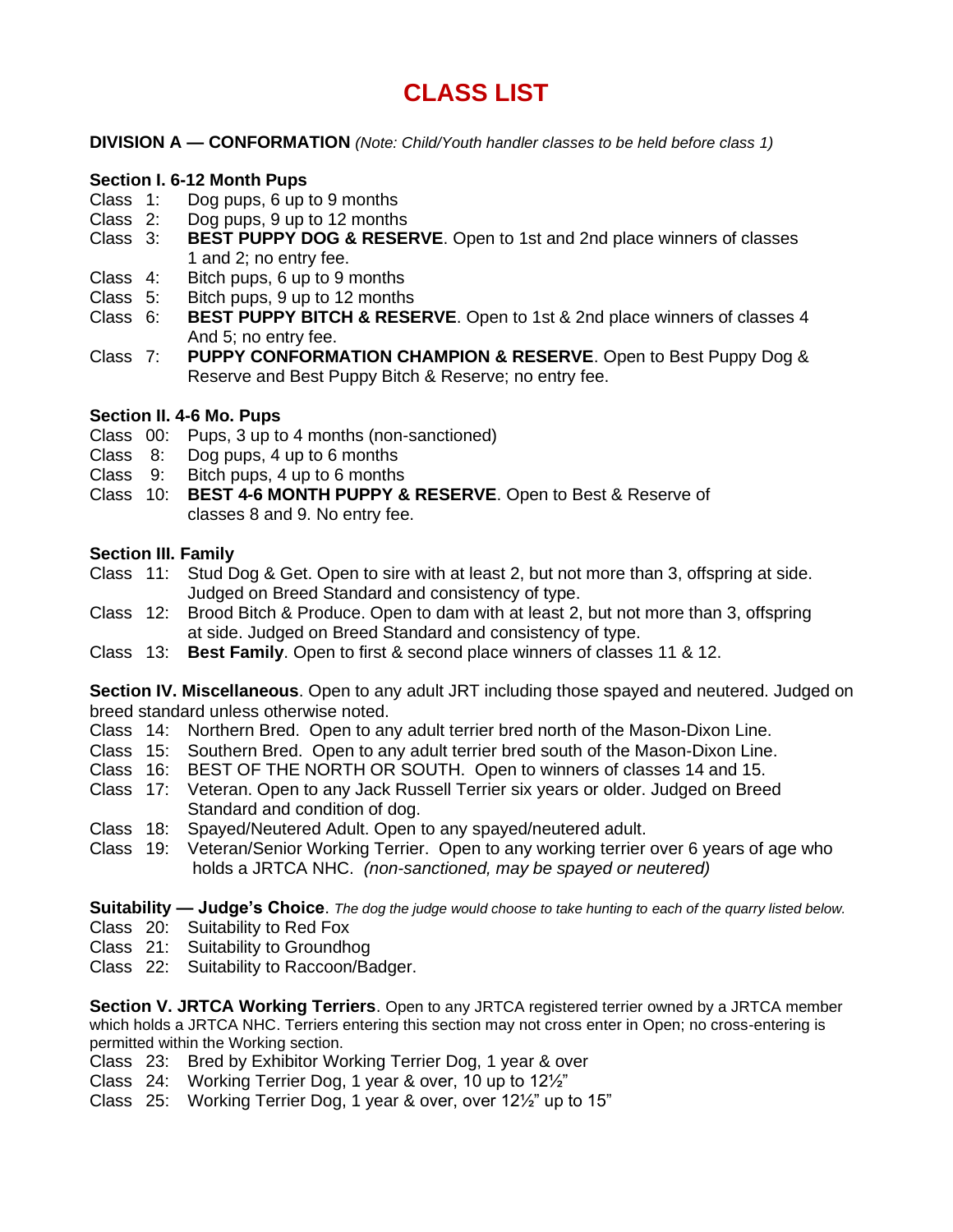- Class 26: Bronze Medallion Dog. Open to any dog which has earned the JRTCA Bronze Medallion for Special Merit in the Field.
- Class 27: Veteran Working Terrier Dog. 6 years and over.
- Class 28: **BEST JRTCA WORKING TERRIER DOG & RESERVE.** Open to first & second place winners of classes 23 through 27; no entry fee.
- Class 29: Bred by Exhibitor Working Terrier Bitch, 1 year & over
- Class 30: Working Terrier Bitch, 1 year & over, 10 up to 12½"
- Class 31: Working Terrier Bitch, 1 year & over, over 12½" up to 15"
- Class 32: Bronze Medallion Bitch. Open to any bitch which has earned the JRTCA Bronze Medallion for Special Merit in the Field.
- Class 33: Veteran Working Terrier Bitch. 6 years and over.
- Class 34: **BEST JRTCA WORKING TERRIER BITCH & RESERVE.** Open to first & second place winners of classes 29 through 33; no entry fee.
- Class 35: **JRTCA WORKING TERRIER CONFORMATION CHAMPION & RESERVE**. Open to first & second place winners of classes 28 & 34.

**Section VI. Open Adult.** No cross-entering is permitted within the Open Section. Cross-entering is not permitted between the Open Section and the Working Section.

- Class 36: Bred by Exhibitor Dog. Open to any adult JR owned and bred by the exhibitor; must be handled by the breeder under whose kennel prefix the terrier is registered or a member of the breeder's immediate family.
- Class 37: Dogs, 1 year & over, 10 up to 12½", smooth
- Class 38: Dogs, 1 year & over, 10 up to 12½", rough/broken
- Class 39: Dogs, 1 year & over, over 12½" up to 15", smooth
- Class 40: Dogs, 1 year & over, over 12½" up to 15", rough/broken
- Class 41: **BEST OPEN DOG & RESERVE.** Open to first & second place winners of classes 36 through 40.
- Class 42: Bred by Exhibitor Bitch. Open to any adult JR owned and bred by the exhibitor; must be handled by the breeder under whose kennel prefix the terrier is registered or a member of the breeder's immediate family.
- Class 43: Bitches, 1 year & over, 10 up to 12½", smooth
- Class 44: Bitches, 1 year & over, 10 up to 12½", rough/broken
- Class 45: Bitches, 1 year & over, over 12½" up to 15", smooth
- Class 46: Bitches, 1 year & over, over 12½ up to 15", rough/broken
- Class 47: **BEST OPEN BITCH & RESERVE**. Open to first & second place winners of classes 42 through 46.
- Class 48: **BEST OPEN TERRIER & RESERVE**. Open to first & second place winners of classes 41 and 47.

#### **DIVISION B—GO-TO-GROUND**

- Class 49: **Pre-Novice Puppy**. Open to pups 4 up to 6 mos. Entry in this class does not affect pup's eligibility to enter Novice class after 6 mos. of age. (One min. to reach quarry; mark for 15 seconds without a break in work and without leaving quarry; may leave earth and re-enter until quarry is reached.)
- Class 50: **Novice Puppy**. Open to JRTs 6 up to 12 months which have not scored 100% in this class at a previous JRTCA trial. Entries earning a score of 100% at this trial may, upon payment of the entry fee, enter the Open Puppy class at this trial. (One minute to reach quarry; may leave earth and re-enter several times until quarry is reached; must work quarry for continuously for a full 30 seconds without a break in work and without leaving the quarry; may switch from one type of work to another.)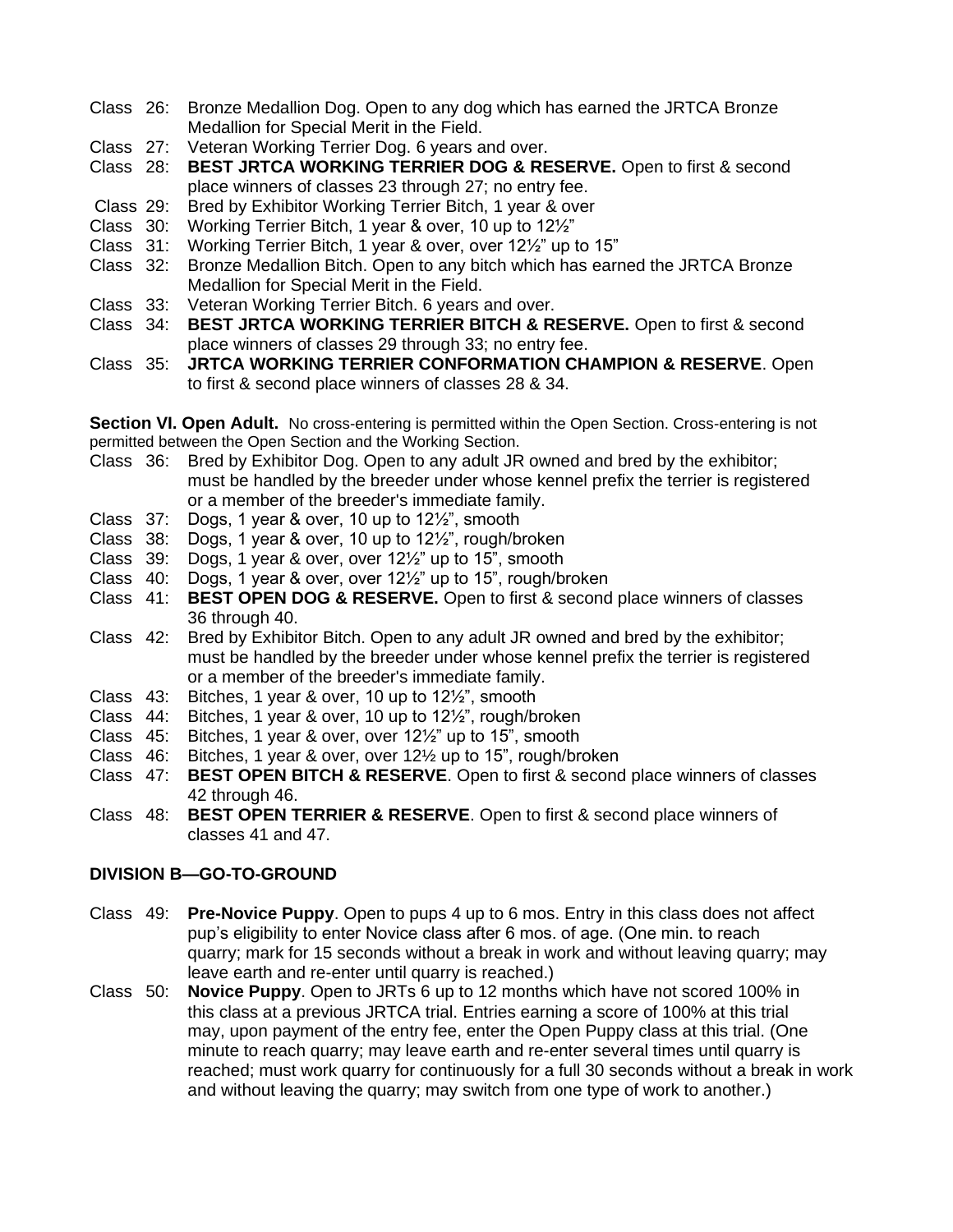- Class 51: **Novice Adult**. Open to JRTs one year or older which have not scored 100% in this class at a previous JRTCA trial. Entries earning a score of 100% at this trial may, upon payment of entry fee, enter the Open Adult class at this trial. (One minute to reach quarry; may leave earth and re-enter several times until quarry is reached; must work quarry continuously for a full 30 seconds without a break in work and without leaving the quarry; may switch from one type of work to another.)
- Class 52: **Open Puppy**. Open to Jack Russells 6 up to 12 months which have scored 100% in a Novice Go-To-Ground class at this or a previous JRTCA trial. Not open to any pup which has previously achieved 100% in this class. Puppies earning a score of 100% at this trial may, upon payment of entry fee, enter the Puppy Championship class at this trial. (30 seconds to reach quarry; may leave earth once and re-enter before quarry is reached; must work quarry continuously for one full minute without a break in work and without leaving quarry; may switch from one type of work to another.)
- Class 53: **Open Adult**. Open to adult JRTs which have scored 100% in a Novice Go-To-Ground class at this or a previous JRTCA trial. (30 seconds to reach quarry; may leave earth once and re-enter before quarry is reached; work quarry continuously for one full minute without a break in work and without leaving quarry; may switch from one type of work to another.)
- Class 54. **Puppy Championship**. Open to JRTs 6 up to 12 mos which have earned 100% in an Open Go-To-Ground class at this or a previous JRTCA trial. Copy of a 100% open score sheet must be submitted with pre-entry or be shown to Steward at time of class. First and second place winners to be Puppy GTG Champion and Reserve. (30 seconds to reach quarry; may leave earth once and re-enter before quarry is reached; work quarry for one full minute without leaving quarry and without a break in work.)
- Class 55: **10 up to 12½" Championship Certificate**. Open to any adult Jack Russell 10 up to 12½" who holds a JRTCA Trial Certificate. Copy of certificate must be submitted with pre-entry or shown to Den Steward at time of class. First and second place winners will be GTG Champion & Reserve. (30 seconds to reach quarry; may not leave earth; work quarry for one full minute without a break in work and without leaving quarry.)
- Class 56: **Over 12½ up to 15" Championship Certificate**. Open to any adult Jack Russell over 12½ up to 15" who holds a JRTCA Trial Certificate. Copy of certificate must be submitted with pre-entry or shown to Den Steward at time of class. First & second place winners will be GTG Champion & Reserve. (30 seconds to reach quarry; may not leave earth; work quarry for one full minute without a break in work and without leaving quarry.)
- Class 57: **10 up to 12½" Veteran Championship Certificate**. Open to any adult JR 6 years of age or older who holds a JRTCA Trial Certificate. CROSS ENTERING NOT PERMITTED BETWEEN CERTIFICATE CLASSES. (30 seconds to reach quarry; may not leave earth; work quarry for one full minute without leaving quarry and without a break in work.)
- Class 58: **Over 12½ up to 15" Veteran Championship Certificate**. Open to any adult JR 6 years of age or older who holds a JRTCA Trial Certificate. CROSS ENTERING NOT PERMITTED BETWEEN CERTIFICATE CLASSES. (30 seconds to reach quarry; may not leave earth; work quarry for one full minute without leaving quarry and without a break in work.)
- Class 59: **10 up to 12½" Senior Championship Certificate**.**Senior Championship Certificate.**  Open to any adult JR 9 years of age or older who holds a JRTCA Trial Certificate. CROSS ENTERING NOT PERMITTED BETWEEN CERTIFICATE CLASSES. (30 seconds to reach quarry; may not leave earth; work quarry for one full minute without leaving quarry and without a break in work.) Class 60: **Over** 1**2½ up to 15" Senior Championship Certificate**.**Senior Championship Certificate.** Open to any adult JR 9 years of age or older who holds a JRTCA Trial Certificate. CROSS ENTERING NOT PERMITTED

BETWEEN CERTIFICATE CLASSES. (30 seconds to reach quarry; may not leave earth; work quarry for one full minute without leaving quarry and without a break in work.)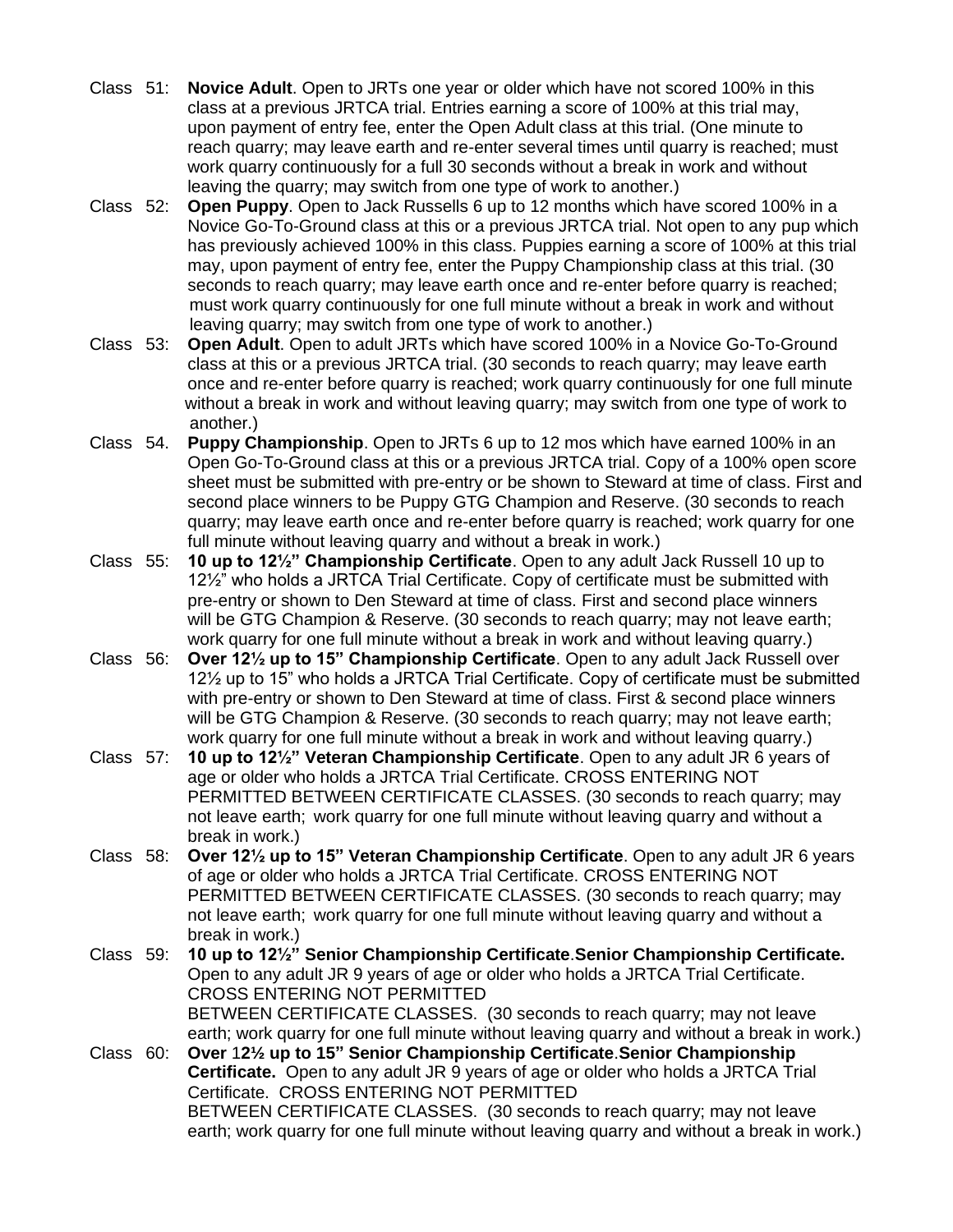### **DIVISION C — SUPER EARTH.**

Challenging GTG course; open to an JRT 6 mos or older. 30 seconds per 40 ft of tunnel to reach quarry; may leave earth and re-enter several times; work quarry for one minute without leaving quarry.

### Class 61: **6 up to 12 month Puppy Super Earth**

- Class 62: **Adult Super Earth.** Open to terriers one year and older.
- Class 63: **Veteran Super Earth.** Open to terriers six years and older.
- Class 64: **6 up to 12 month Puppy Champion Super Earth.** Open to 6 up to 12 month JRT puppies which have earned 100% in an Open 6 up to 12 month Puppy Super Earth Class at this or a previous JRTCA Trial. A copy of a 100% score sheet must be presented with pre-entry or be shown to den steward at the time of the class. First and second place winners will be Puppy Super Earth Champion and Reserve.
- Class 65: **10 up to 12.5" Adult Certificate Super Earth.** Open to Jack Russell Terriers, one year and older, which hold a JRTCA Super Earth Trial Certificate. A copy of the certificate must be submitted with pre-entry or be shown to the Den Steward at the time of the class. First and Second Place winners will be Adult Super Earth Champion and Reserve.
- Class 66: **Over 12.5 up to 15" Adult Certificate Super Earth.** Open to Jack Russell Terriers, one year and older, which hold a JRTCA Super Earth Trial Certificate. A copy of the certificate must be submitted with pre-entry or be shown to the Den Steward at the time of the class. First and Second Place winners will be Adult Super Earth Champion and Reserve.
- Class 67:**10 up to 12.5" Veteran Certificate Super Earth.** Open to Jack Russell Terriers, six years and older, which hold a JRTCA Super Earth Trial Certificate. A copy of the certificate must be submitted with pre-entry or be shown to the Den Steward at the time of the class. First and Second Place winners will be Veteran Super Earth Champion and Reserve.
- Class 68:**Over 12.5 up to 15" Veteran Certificate Super Earth.** Open to Jack Russell Terriers, six years and older, which hold a JRTCA Super Earth Trial Certificate. A copy of the certificate must be submitted with pre-entry or be shown to the Den Steward at the time of the class. First and Second Place winners will be Veteran Super Earth Champion and Reserve.
- Class 69: **10 up to 12.5" Senior Certificate Super Earth.** Open to Jack Russell Terriers, nine years and older, which hold a JRTCA Super Earth Trial Certificate. A copy of the certificate must be submitted with pre-entry or be shown to the Den Steward at the time of the class. First and Second Place winners will be Senior Super Earth Champion and Reserve.
- Class 70: **Over 12.5 up to 15" Senior Certificate Super Earth.** Open to Jack Russell Terriers, nine years and older, which hold a JRTCA Super Earth Trial Certificate. A copy of the certificate must be submitted with pre-entry or be shown to the Den Steward at the time of the class. First and Second Place winners will be Senior Super Earth Champion and Reserve.

### **DIVISION D — YOUTH**

- Class 71: **Child Handler**. Open to any youth aged 5 through 9 handling a JRT, six months of age or older. Judged on child's knowledge of the JR and ability to present his/her dog. Quality of the dog NOT to be considered. (Just before class 27)
- Class 72: **Youth Handler**. Open to any youth aged 10–16 handling a JR. Judged on youth's knowledge of the JRT and ability to present his/her dog. Quality of dog NOT to be considered. (Following class 89)
- Class 73: **Youth GTG**. Open to any youth aged 10-16, handling a Jack Russell Terrier. Judged on youth's ability to present his or her dog and knowledge of GTG. To be run through the 10-ft. novice liner; time not to be considered.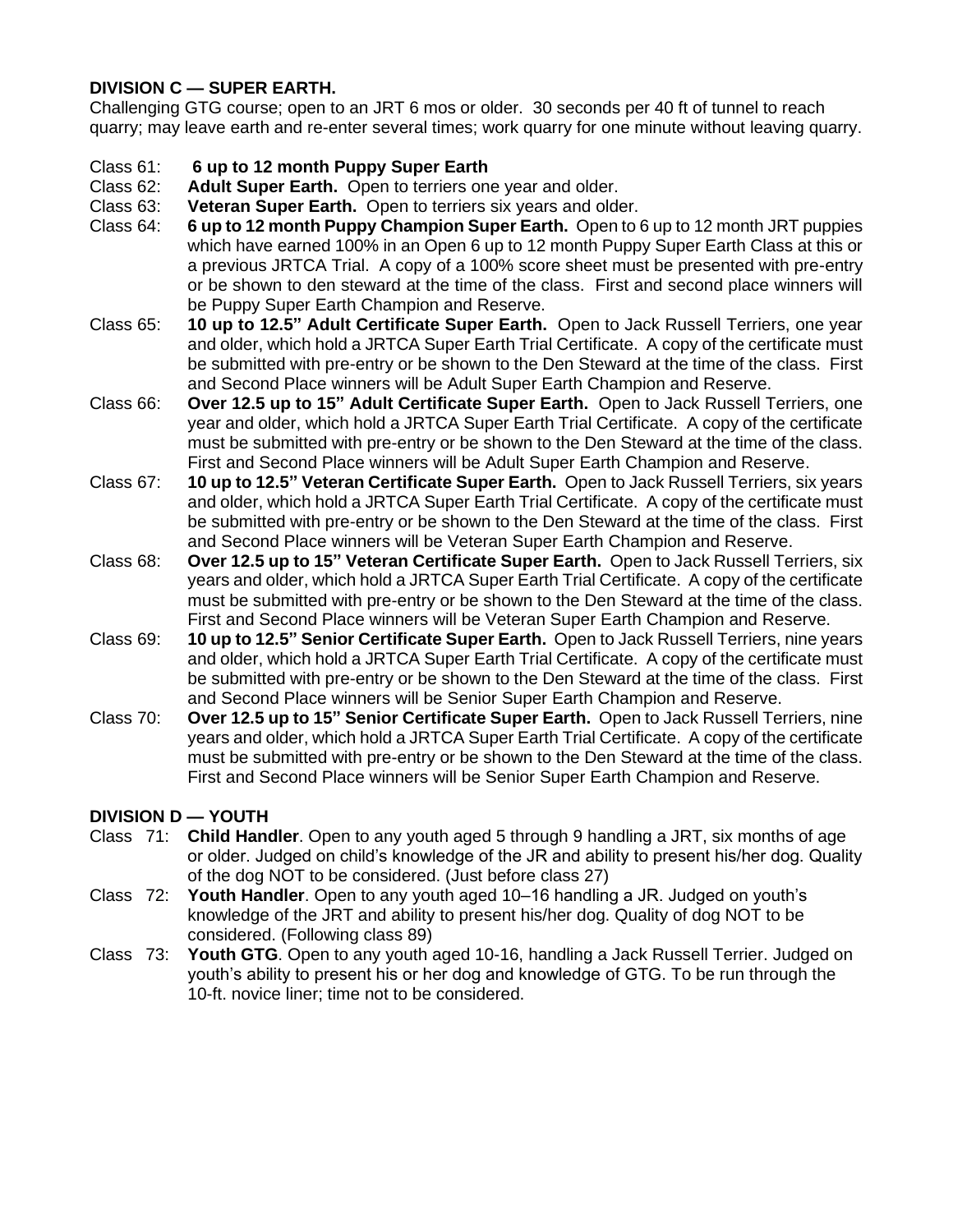**Division E. BRUSH HUNT (Non-Sanctioned)** How fast can your terrier find a rat or other quarry in the brush? Your dog will be timed from release in a natural but fenced-in area where there will quarry protected by a cage yet hidden in the area. The judge will call time once the quarry is located and the dog starts working the quarry. Class ribbons awarded 1st – 6th. High Score award determined from the fastest times of the day from classes 72-75.

Class 74: Puppies – 6 up to 12 months.

- Class 75: Adults Over 1 year of age
- Class 76: Veterans 6-9 years of age
- Class 77: Seniors Over 9 years of age

**Division F. LURE COURSING (Non-Sanctioned)** Your dog will be timed from release in a fenced course to chase the lure through up the hill and through the woods! High Score & Reserve awarded for the fastest times of the day for each height division from the combined classes below.

- Class  $78:$  Puppies 6 up to 12 months, 10 up to 12.5"
- Class 79: Puppies 6 up to 12 months, over 12.5" up to 15"
- Class 80: Adults Over 1 year of age, 10 up to 12.5"
- Class 81: Adults Over 1 year of age, over 12.5" up to 15"
- Class 82: Veterans over 6 years of age, 10 up to 12.5"
- Class 83: Veterans over 6 years of age, over 12.5" up to 15"
- Class 84: Seniors over 9 years of age, 10 up to 12.5"
- Class 85: Seniors over 9 years of age, over 12.5" up to 15"

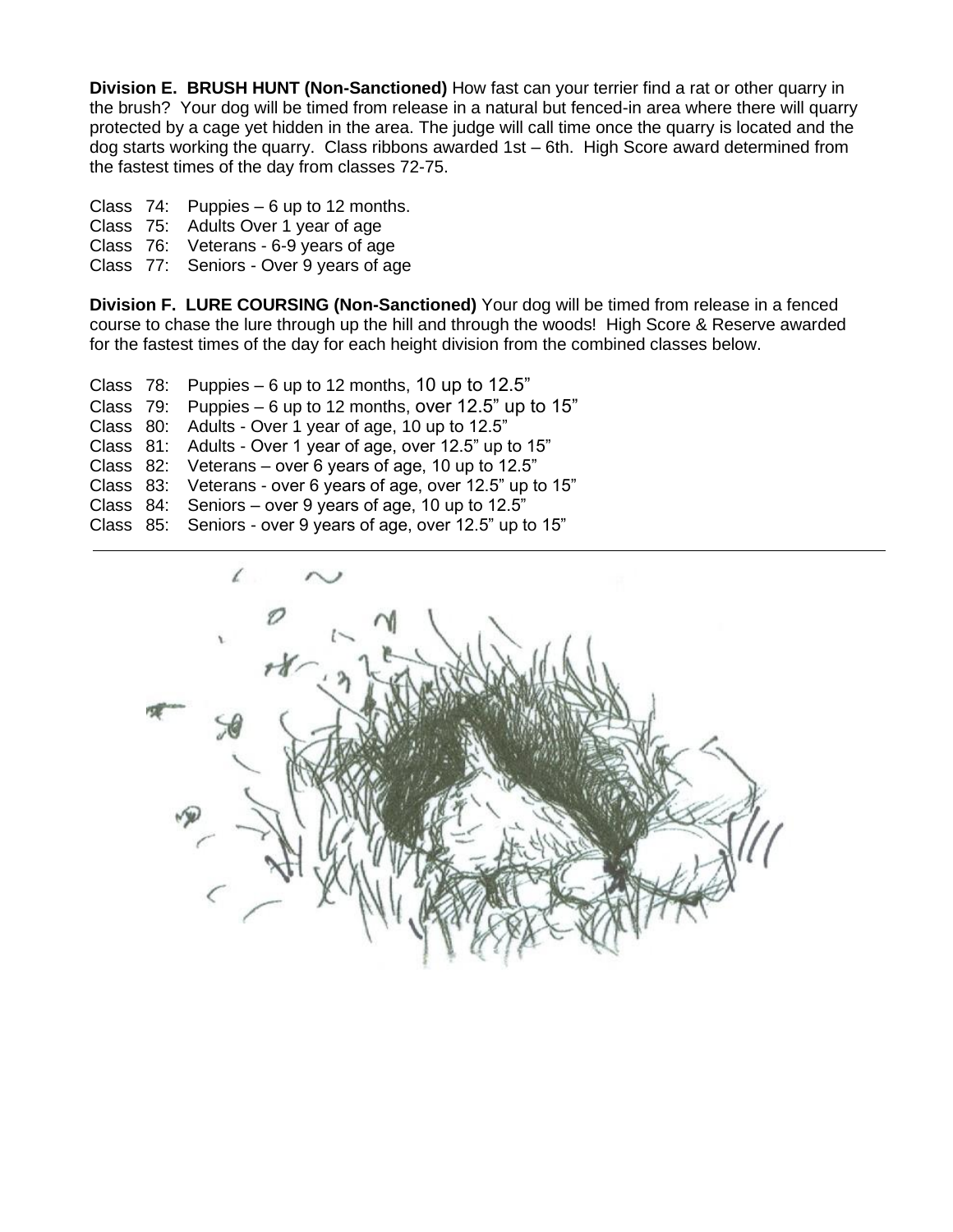## **General Rules for All Exhibitors**

1. All sanctioned classes are open to Jack Russell Terriers only.

2. Exhibitors and owners of terriers entered must be current JRTCA members, and must not be a member of a conflicting JRT organization or register their JRTs in any all-breed registry or conflicting JRT organization registry. If an exhibitor is found to be in violation of this policy, entry will be disqualified and no refunds given. If a violation is confirmed after the trial, placements will be voided from all JRTCA records. Exhibitors must submit a completed entry form including a signed waiver for every trial they enter.

3. Entries MUST be within the 10-15" JRTCA height standard for all sanctioned classes (with the exception of pups who have not yet met the 10" height standard); measuring devices will be available on the trial grounds.

4. Puppies (under 12 months of age) are not eligible for championship in any division but their own. Puppies are eligible to compete only if they have reached their four-month birthday (not 16 weeks). A puppy's age is the actual age the pup is on the day of the trial.

5. Bitches in season may not compete in any division. Pre-entry fees of bitches in season to be refunded with vet certificate from owner, or as otherwise agreed upon by the Trial Chairman.

6. Spayed or neutered terriers may compete in Miscellaneous Conformation. They may not compete in Puppy, Family\*, Open or Working Conformation. **\*Note**: For Family Classes, Brood Bitches and Stud Dogs entered may not be spayed/neutered. The offspring at their sides may be intact or spayed/neutered.

7. A terrier bred by a Sanctioned JRTCA Judge may not be shown under that Judge in the Conformation division.

8. Terriers owned or co-owned by the Trial Chairperson, or any member of their household may not be entered in any phase of the competition, with the exception of Child and Youth Handling.

9. Terriers owned by judges may not be entered in the division in which they are judging, but may enter the competition in any other division.

10. Terriers owned by stewards may be entered in any division provided that they find a substitute to perform their duties or have someone else show their terriers.

11. Requests for the measurement of a terrier entered in any class number may be made only by another exhibitor in the same class number or by the Judge EXCEPT in Racing. Requests for the measurement of a terrier in Racing may be made by the judge or by an exhibitor with a terrier entered in the same class number; OR, if classes are split by gender, may call for the measurement of a terrier of the opposite gender in the same age and heights category. (Example: The owner of an under adult dog enter in the Racing may call for the measurement of an under adult bitch as the potential exits for them to race each other in the Championship races)Exhibitors racing puppies may call for the measurement of a puppy in a different age category as long as it is in the same height category. The person making the request for measurement must name the terrier or terriers they wish to have measured, but requests for measurement of entire classes will not be honored. The measurement of the terrier will be considered the terrier's official height for the duration of the trial. Only JRTCA height cards issued after September 1999 will be honored.

12. Excessive use of squeaky or fur-like baiting devices by exhibitors is prohibited in the Conformation ring and may result in the exhibitor being excused from the class. "Excessive use" will be at the judge's discretion.

13. Exhibitors participating in the JRTCA Working Terrier classes or Certificate Go-to- Ground must submit the appropriate JRTCA certificates with pre-entries or at the time of post-entry. The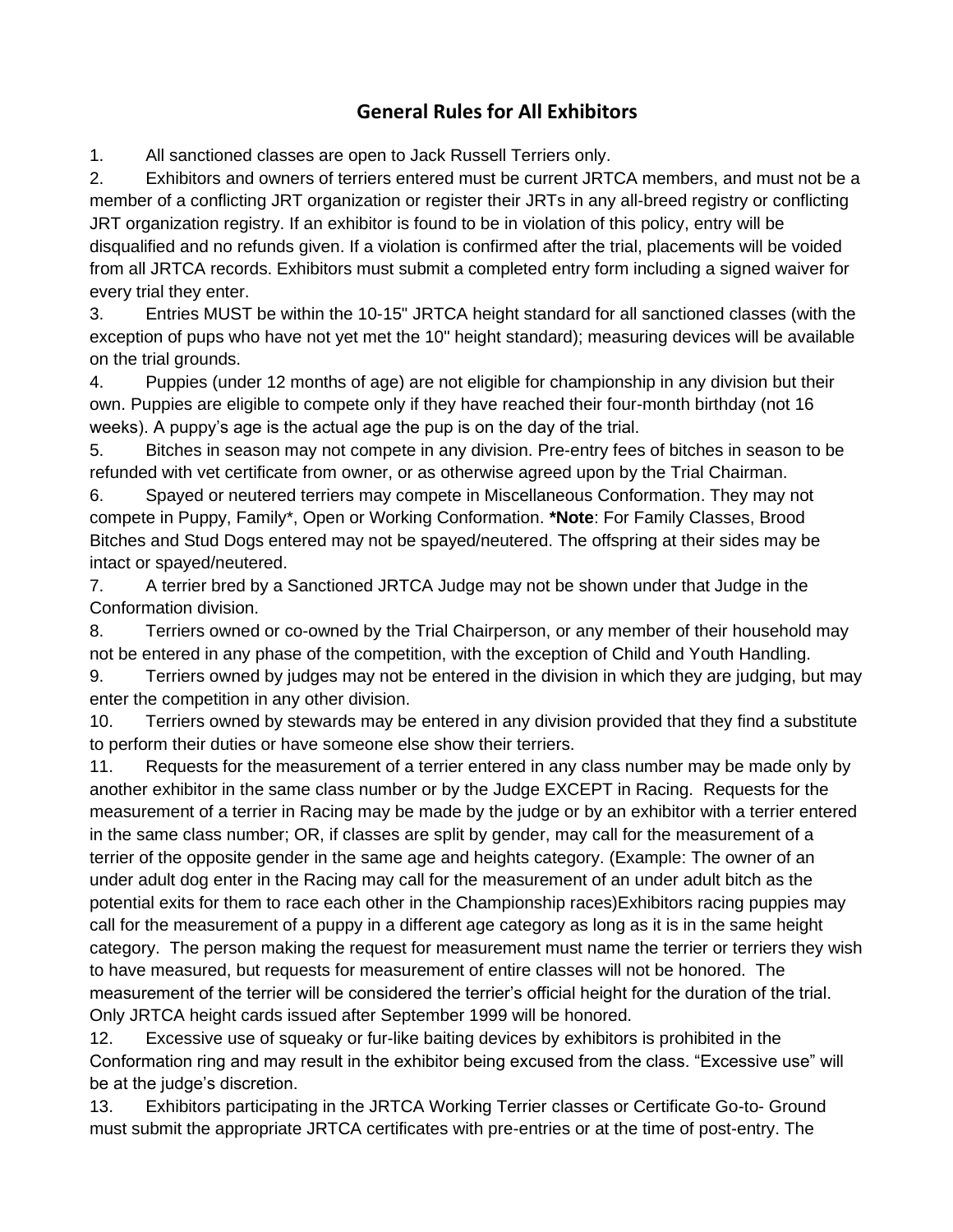Judge may require a copy of the certificate be presented to the ring/den steward at the time of judging. Registered terriers may submit a copy of NHC application signed by a JRTCA Working Judge within 30 days of the date it was issued.

14. Puppies under the age of three months are not permitted on the trial grounds. Any person violating this rule will be excused from all classes entered, and asked to leave the trial site.

15. All dogs must be leashed or crated except when competition requires off leash work. No liberty leashes allowed.

16. Overly aggressive dogs, or an owner's failure to control his/her dog, may result in disqualification at the discretion of the judges or the Trial Chairperson.

17. The abuse or severe disciplining of dogs on the trial grounds is prohibited. Anyone displaying such behavior will be asked to leave the trial site, and no entry fees will be refunded.

18. Dogs, other than JRTs, on the grounds may be excluded or permitted at the discretion of the Trial Chairperson.

19. Exhibitors are responsible to double-check the classes they have entered and be on time. No refunds will be given for missed classes.

20. The owner/handler of a terrier entering any class does so at his/her own risk and agrees to abide by the rules of the JRTCA and the trial. A copy of the JRTCA Rule Book can be obtained by contacting the JRTCA office (410-561-3655), or it can be downloaded from the JRTCA web site (www.terrier.com).

21. Unsportsmanlike conduct, or the use of foul and abusive language, will not be tolerated. Anyone demonstrating such conduct will be asked to leave the trial site and no entry fees will be refunded. In addition, such conduct will be subject to penalties, which may include the suspension of membership, restriction from entering the JRTCA National Trial, and/or fines. Trial Chairpersons have the right to refuse any entry at their sole and absolute discretion.

22. All dogs brought to JRTCA Sanctioned Trials must be current on vaccinations. No dogs of any age may be brought to a trial who have suspicion of contagious or infectious disease.

23. **THE JUDGES' DECISIONS CONCERNING PLACEMENTS ARE FINAL IN ALL DIVISIONS!**